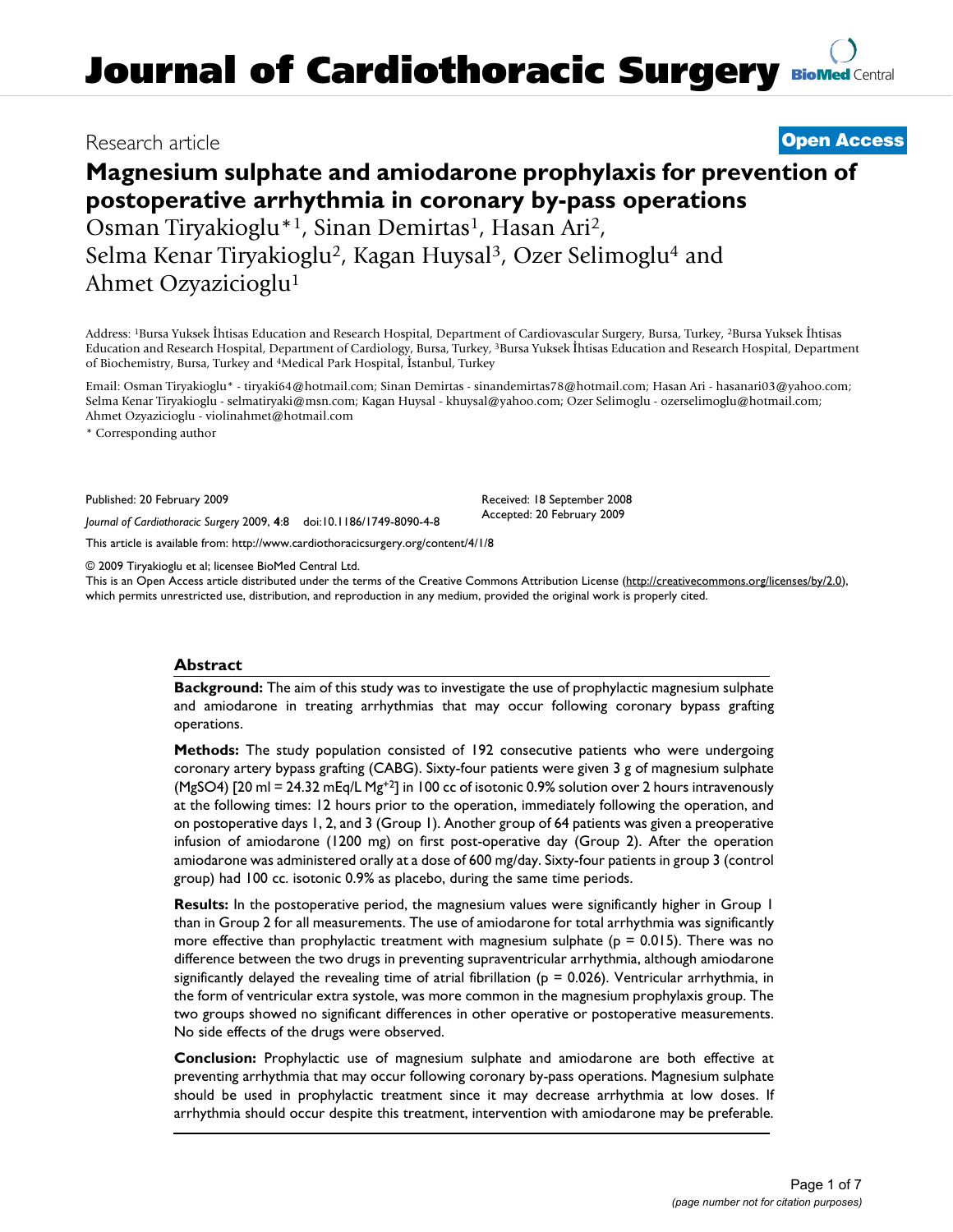#### **Background**

Postoperative rhythm disorders are a serious complication of open-heart surgery. The incidence of postoperative supraventricular arrhythmias has been reported to be 11– 54%, and the incidence of ventricular arrhythmia to be 1.8–13%. [1]. Arrhythmias are frequently seen during the first 48 hours following open-heart surgery, necessitating effective postoperative monitoring. Knowledge of what causes the development and progression of arrhythmia in a postoperative patient may allow us to reduce the use of pharmacological and electrical procedures aimed at reducing the ventricular rate or ensuring normal sinus rhythm.

The large majority of arrhythmia cases in coronary artery bypass surgery (CABG), except insufficient revascularization, can be controlled by electrical cardio versions. However, most medications currently used include betablockers or negative inotropics and some of them increase myocardial oxygen consumption as a side effect. The decrease in the concentrations of ions such as potassium and magnesium during the postoperative period is an important factor in most of the cases of arrhythmia that do not have organic causes (e.g. insufficient revascularization and graft thrombosis). Identifying and detecting these ionic imbalances may protect the heart from the side effects of anti-arrhythmia treatments. Among the physiological ions, magnesium plays an important role in preserving cardiac rhythm by stabilizing membrane function  $[1-3]$ .

The aim of our study was to compare the effects of magnesium sulphate and amiodarone in the prevention and treatment of ventricular and supraventricular arrhythmia following CABG.

### **Methods**

The study was performed on 192 patients who had undergone successful CABG. The local Ethics Committee approved of the study, and personal informed consent was taken.

Sixty-four patients were given 3 g of magnesium sulphate (MgSO4) [20 ml = 24.32 mEq/L Mg<sup>+2</sup>] in 100 cc of isotonic 0.9% solution intravenously for 2 hours at the following times: 12 hours prior to the operation, immediately following the operation, and on postoperative days 1, 2, and 3 (Group 1). The other group of 64 patients was given a preoperative amiodarone infusion of 1200 mg on the postoperative first day (Group 2). This dose was followed by an oral dose of 600 mg/day. Sixtyfour patients in group 3 (control group) had 100 cc. isotonic 0.9% as placebo, during the same time periods.

During the same postoperative period, K+ replacements [in the form of glucose-insulin-potassium (GIK) solution (500 cc of 5% dextrose + 90 meq K<sup>+</sup> + 12 U crystallized insulin)] and  $Ca^{+2}$  replacements (1 g Ca-gluconate in 100 cc of isotonic 0.9% solution) were administered in order to maintain a  $K^+$  concentration of at least 3.5–5.5 meg/L, and a Ca+2 concentration of at least 8–9 meq/L. In order to standardize the groups, patients were grouped based on the following parameters: age, gender, use of calcium channel blocker, use of beta-blocker, presence of diabetes, presence of renal disorder, presence of chronic obstructive pulmonary disease (COPD), history of non-cardiac operations, history of myocardial infarction (MI), classification of New York Heart Association (NYHA), end diastolic pressure (EDP), cross-clamp time, cardiopulmonary bypass durations, and coronary bypass count (Table 1).

Anti-arrhythmia drugs used in the preoperative period were halted 24 hours before the operation. Twelve derivation electrocardiographies of the patients were taken on the morning of the operation day and patients showing arrhythmia or ischemia were excluded from the study.

#### **Operational procedure**

Midazolam (0.03 mg/kg), hypnomidate (0.3 mg/kg), phentanyl (5 μg/kg), and pancuronium bromide (0.1 mg/ kg) were used for anesthesia. When continuation was needed, 5 μg/kg of phentanyl and 0.05 mg/kg of pancuronium or vecuronium bromide were used.

All patients were subjected to standard median sternotomy. The left internal mammarian artery (LIMA) and vena saphena magna from the lower extremity were dissected and prepared. The arteria radialis was used for two cases.

The LIMA graft was anastomosed to the left anterior descending coronary artery (LAD) in all cases. With the arterial cannulation from the aorta ascending and twostage venous cannulation from right atrial auricular, the cardio-pulmonary bypass was introduced. A cardioplegia cannula was placed in the aortic root and all the patients were given cardioplegia by the anterograde way. A supply of oxygenated blood was prepared throughout the operation, and the cardioplegic fluid prepared in this way was administered using a "warm induction" procedure in order to cause diastolic arrest. A total volume of 10 ml/kg of cardioplegic fluid at a temperature of 37°C was introduced into the heart through the aortic root. Cardioplegia was periodically continued for periods of 15 minutes after cooling. Warming was initiated as the LIMA-LAD anastomosis was performed. Before the cross-clamp was removed, a final dose of "hot shot" cardioplegic fluid (10 ml/kg, 37°C) was delivered in order to control reperfusion and prevent any reperfusion damage. Moderate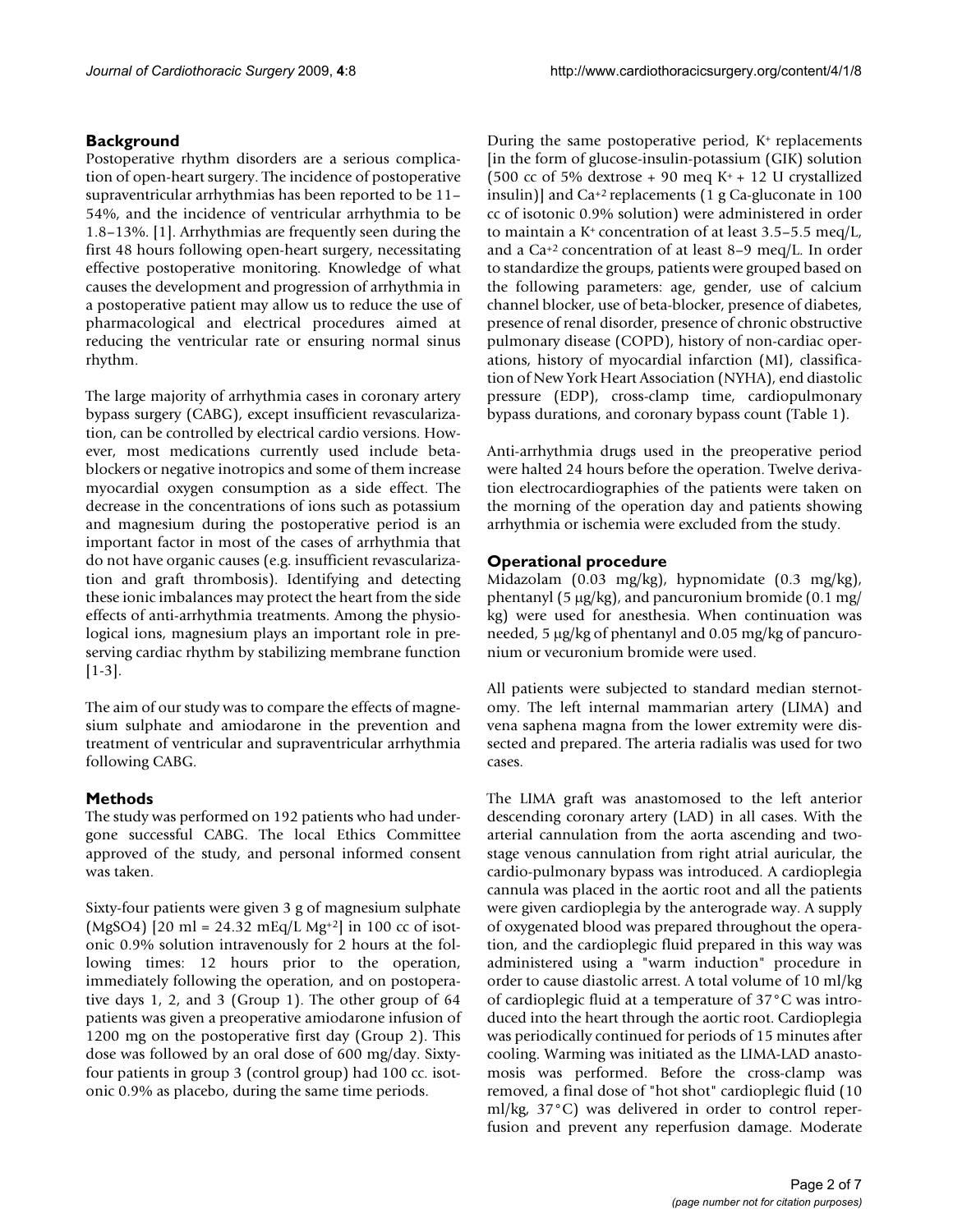|                                  | Group I (Magnesium, $n = 64$ ) | Group 2 (Amiodarone, $n = 64$ ) | Group 3 (Control, $n = 64$ ) | P value        |
|----------------------------------|--------------------------------|---------------------------------|------------------------------|----------------|
| Age (years)                      | $58 \pm 8$                     | $61 \pm 6$                      | $57.6 \pm 8.8$               | <b>NS</b>      |
| Sex (M/F)                        | 40/24                          | 42/22                           | 52/8                         | <b>NS</b>      |
| History of MI                    | 32 (50%)                       | 30 (47%)                        | 30 (47%)                     | <b>NS</b>      |
| Hypertension                     | 23 (36%)                       | 21 (33%)                        | 23 (36%)                     | <b>NS</b>      |
| Smoking                          | 23 (36%)                       | 16 (25%)                        | 23 (36%)                     | <b>NS</b>      |
| <b>COPD</b>                      | 7 (11%)                        | 8(12.5%)                        | 8(12.5%)                     | <b>NS</b>      |
| PTCA-Stent                       | 4(6.2%)                        | 6(9.4%)                         | 4(6.2%)                      | <b>NS</b>      |
| Preoperative use of beta blocker | 21 (33%)                       | 23 (36%)                        | 21 (33%)                     | N <sub>S</sub> |
| <b>BSA</b>                       | $1.79 \pm 0.2$                 | $1.78 \pm 0.3$                  | $1.78 \pm 0.3$               | N <sub>S</sub> |
| LVEDP(mmHg)                      | $13.6 \pm 4.2$                 | $16.9 \pm 6.5$                  | $14.6 \pm 4.4$               | <b>NS</b>      |
| Left ventricle EF (mean %)       | $45 \pm 4$                     | $43 \pm 3$                      | $44 \pm 4$                   | <b>NS</b>      |
| Diabetes Mellitus                | 20(31%)                        | 18 (28%)                        | 18 (28%)                     | <b>NS</b>      |

**Table 1: Preoperative and demographic characteristics of the patients in the study sample.**

MI, myocardial infarction; COPD, chronical obstructive pulmonary disease; NYHA, New York Heart Association; PTCA, percutan transluminal coronary angioplasty; BSA, body surface area; LVEDP, left ventricle end diastolic pressure; NS, not significant (p > 0.05).

hypothermia (28°C) was maintained throughout the operation.

None of the patients in any group received any antiarrhythmia protocol other than those described.

Magnesium blood ion analysis: plasma Mg+2 levels were determined by spectrophotometric analysis of venous blood samples taken immediately after the operation and on postoperative days 1, 2, and 3. Total Mg+2 levels were recorded. At the same time, levels of Na+, K+, and Ca+2 were also determined, and their insufficiencies replaced in the patients.

Liver function tests (SGOT, SGPT), urea and creatinine, creatine kinase (CK), and creatine kinase MB (CK-MB) were measured preoperatively, at preoperative time 0, and postoperatively on days 1, 2, and 3. Cardiac troponin (cTn-T) was measured preoperatively, and at 12 and 24 hours postoperatively in all cases.

Follow-up of cardiac rhythm and arrhythmia: Patients were monitored during the preoperative period and for at least 24 hours postoperatively. The rhythm follow-up of cases was confirmed by ECG at 0, 6, and 12 hours postoperatively, as well as on postoperative days 1, 2, and 3.

Cases of ventricular tachycardia were medicated if they caused multifocal or hypertensive at a frequency of more than 10 per minute. Bigeminal and trigeminal rhythms and ventricular early beats that persisted long less 30 seconds and that did not include the properties mentioned above were not medicated. In the case of supraventricular arrhythmia, if the ion balance and K+ levels became normal but there was fast ventricular response AF, speed-limiting anti-arrhythmic agents were used.

Exclusion criteria for this study were the following: Preoperative renal insufficiency, requirement of a second openheart operation, left ventricular aneurism, additional cardiac pathology, and ischemia at the beginning of the operation (angina and ST alterations), off-pump CABS, and single-vessel disorders.

#### **Results and discussion**

The groups were created based on several variables such that they would not have significant differences in their demographic or preoperative profiles. The groups did not show a statistical difference in their mean left ventricle ejection fraction (EF) ( $p > 0.05$ ) (Table 1).

LIMA was used for LDA bypass in all patients. The radial artery was used for two patients, while all other anastomo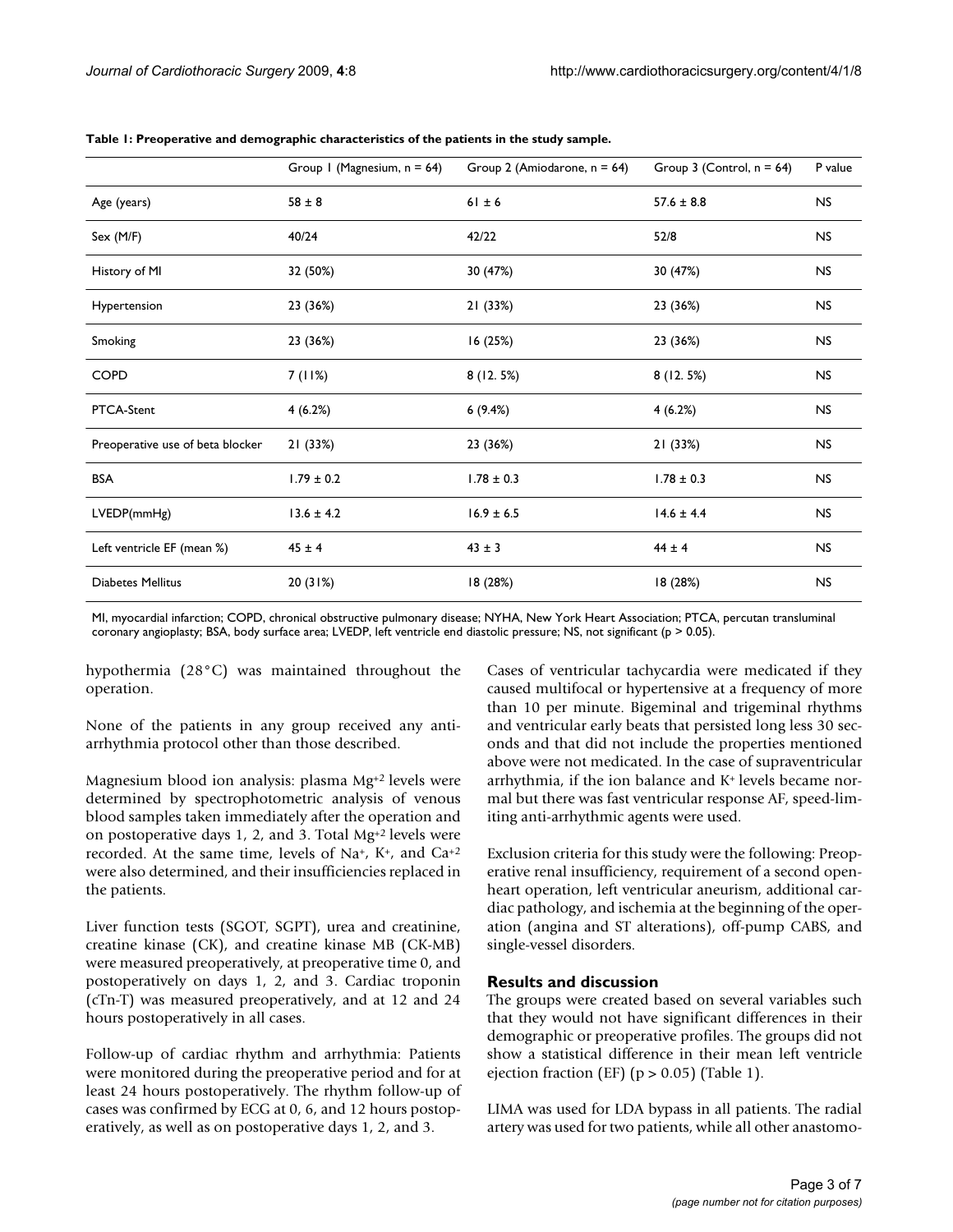ses were performed using vena saphena grafts. The mean number of grafts used was  $3.1 \pm 1.2$  in Group  $1, 3.2 \pm 1.4$ in Group 2 and  $3.1 \pm 1.4$  in Group 3, and these means were not significantly different. No significant difference was observed between groups based on mean cross clamp duration, perfusion duration, or use of inotropics. Similarly, mean transfusion amount, duration of intubation, duration of stay in the intensive care unit, and overall length of hospital stay did not differ significantly between the groups (Table 2).

Pre- and postoperative magnesium levels did not differ between the three groups. In Group 1, all the measured values showed a significant increase due to magnesium sulphate prophylaxis treatment during the postoperative period (day 0, p = 0.001; day 1, p = 0.02; day 2, p = 0.02; day 3, p < 0.05 in other groups). However, a decrease was observed in the level of magnesium following CABG during the preoperative period. Potassium and calcium levels were similar in both groups for in all measurements taken to assess whether replacement therapy was needed (Table 3).

Values of CK-MB and cardiac troponin t (cTnT) did not increase significantly for either group during the postoperative period (Table 4).

When postoperative arrhythmias were investigated, the total arrhythmia count of all patients was 25 (19.5%). Of these, 17 (13.35%) were supraventricular, and eight (6.25%) were ventricular. All the cases of supraventricular arrhythmia involved atrial fibrillation, and two patients in the magnesium group showed pre-POAF atrial extrasystoles. No ventricular arrhythmia was detected in the amiodarone group. Arrhythmias in the form of extrasystoles were seen in eight patients of the magnesium group. When the arrhythmias were more than 10 per minute, lidocaine and metoprolol were administered. All eight cases were detected at the end of the first dose of antiarrhythmic treatment. These cases were given additional postoperative treatment of metoprolol (50 mg/day).

The AF that occurred postoperatively in the magnesium group was treated with amiodarone infusion (900 mg/day loading, 600 mg/day oral continuation), and all patients recovered normal sinus rhythm. In the amiodarone prophylaxis group, patients were given magnesium (3 g/ day), although two of seven patients (28.5%) recovered normal sinus rhythm, while the other five (71.5%) remained at AF. These latter patients continued to receive amiodarone treatment, and no additional anti-arrhythmic medication was given. On average, patients recovered normal sinus rhythm by postoperative day 6 (Table 5).

#### **Discussion**

AF is an undesired but frequent complication of CABG observed in 10–40% of cases. It prolongs a patient's stay in the intensive care unit or hospital, and it disturbs a

**Table 2: Preoperative and postoperative patient data.**

|                                         | Group I        | Group 2        | Group 3        | P         |
|-----------------------------------------|----------------|----------------|----------------|-----------|
| LIMA usage                              | 64 (100%)      | 64 (100%)      | 64 (100%)      | NS.       |
| Saphenous graft usage                   | 134            | 138            | 140            | <b>NS</b> |
| Radial artery usage                     | 1(1.5%)        | (1.5%)         | $\blacksquare$ | NS.       |
| Mean number of grafts                   | $3.1 \pm 1.2$  | $3.2 \pm 1.4$  | $3.1 \pm 1.4$  | <b>NS</b> |
| Blood transfusion (units)               | 2 ± 1.5        | $2 \pm 1.8$    | $2 \pm 1.8$    | <b>NS</b> |
| Duration of intubation (hours)          | $16.6 \pm 3.3$ | $15.2 \pm 3.2$ | $14.4 \pm 3.5$ | <b>NS</b> |
| Duration of stay in intensive care unit | $50.3 \pm 5.3$ | $49.2 \pm 2.4$ | $50 \pm 5.5$   | <b>NS</b> |
| Discharge time (days)                   | 7 ± 1          | $8 \pm 2$      | 7 ± 1          | <b>NS</b> |
| Inotrope support                        | 24 (37.5%)     | 20 (31.2%)     | 24 (37.5%)     | <b>NS</b> |
| Cross aortic clamp time (min)           | $82 \pm 26$    | $85 \pm 22$    | $80 \pm 25$    | NS.       |
| Perfusion time (min)                    | $104 \pm 44$   | $106 \pm 30$   | $100 \pm 41$   | <b>NS</b> |

NS, not significant ( $p > 0.05$ ).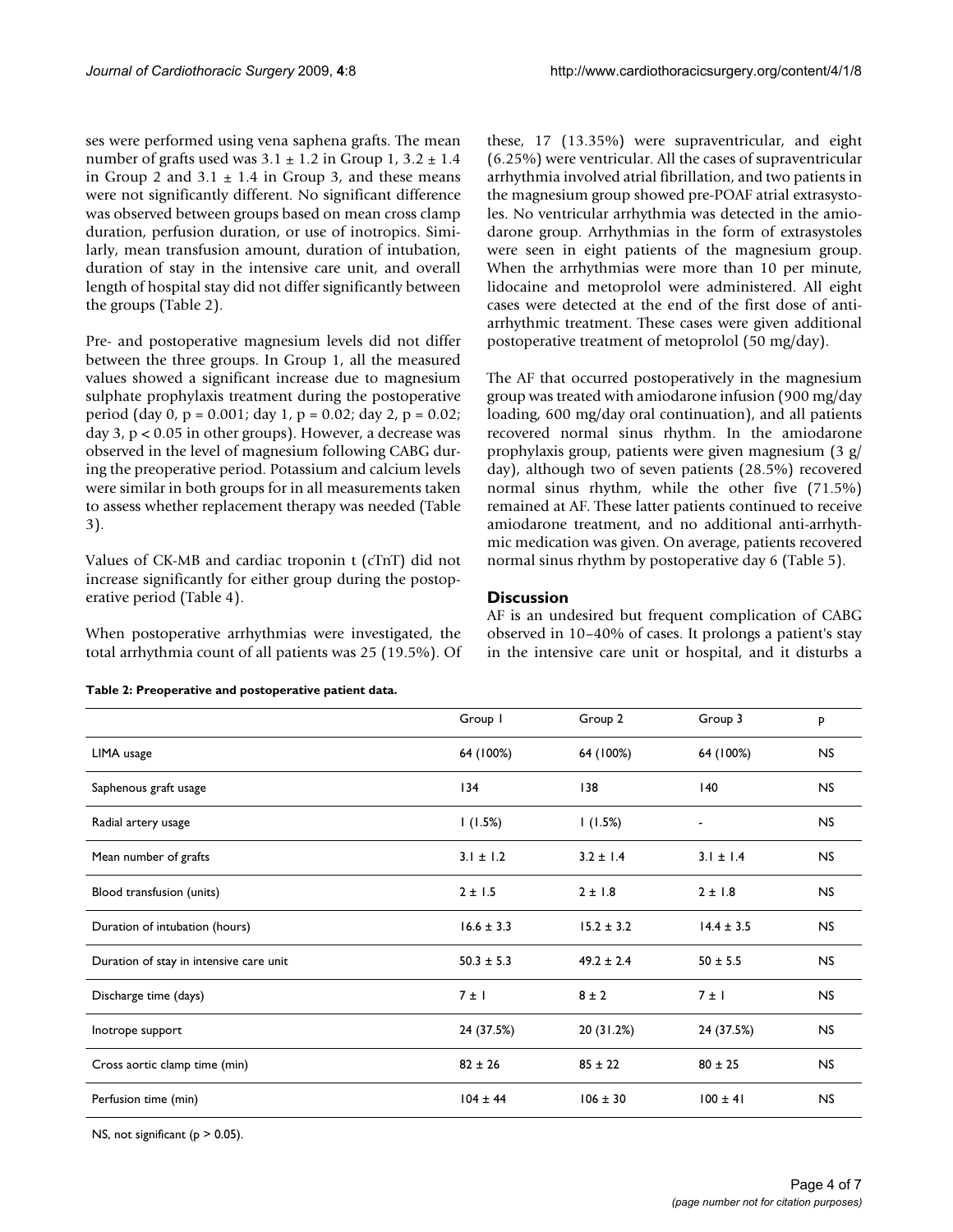|                   |               | Group I       | Group 2       | Group 3       | P value   |
|-------------------|---------------|---------------|---------------|---------------|-----------|
| Magnesium (mg/dL) | Preoperative  | $1.9 \pm 0.3$ | $1.9 \pm 0.2$ | $2.1 \pm 0.3$ | <b>NS</b> |
|                   | Perioperative | $1.7 \pm 0.2$ | $1.7 \pm 0.3$ | $1.8 \pm 0.3$ | <b>NS</b> |
|                   | 0*            | $3.6 \pm 0.4$ | $1.5 \pm 0.2$ | $1.8 \pm 0.3$ | $0.001**$ |
|                   | l*            | $3.1 \pm 0.7$ | $1.6 \pm 0.2$ | $1.7 \pm 0.3$ | $0.02**$  |
|                   | $2*$          | $3.0 \pm 0.6$ | $1.6 \pm 0.3$ | $1.7 \pm 0.3$ | $0.02**$  |
|                   | $3*$          | $2.9 \pm 0.6$ | $1.7 \pm 0.2$ | $1.8 \pm 0.3$ | $0.04**$  |

#### **Table 3: Magnesium values of patients**

\*Postoperative days; \*\* Significant (Difference between Group 1 and other groups). NS, not significant ( $p > 0.05$ ).

patient's comfort. In addition, AF postpones full recovery after CABG. Thus, many drugs have been used prophylactically in order to prevent POAF: beta-blockers, calcium channel blockers, magnesium sulphate, and amiadarone. All of these drugs have different indications or counter indications [2-4].

Reducing the frequency of arrhythmia of a patient after CABG reduces both the duration of hospitalization and medical costs. Studies have shown that 25–30% of the patients had temporary supraventricular arrhythmia attacks despite using β-blockers. As is widely known, βblockers are not indicated for those with poor ventricle function who frequently demonstrate arrhythmia. Instead, amiodarone is recommended for these patients [4].

However, the sufficiency and reliability of amiodarone in preventing arrhythmia is controversial. Oral amiodarone is known to be insufficient for preventing postoperative arrhythmia, but sometimes the preoperative loading dose can prove sufficient. Amiodarone given during the preoperative period has been reported to react with anesthetic agents and cause pulmonary dysfunction, hypotension, hepatic dysfunction, and low heart flow. However, Daoud et al. have reported that preoperative amiodarone use does not increase the risk of postoperative mortality and morbidity [4,5]. Similarly, we did not observe any side effects in the amiodarone group in the present study. According to our observations, both drugs are safe.

Our results indicate that amiodarone is significantly more effective than magnesium sulphate in treating total arrhythmia. However, this may be because the ventricular extrasystoles frequently disappear in the absence of any medication. The two groups showed no differences in the rate of recovery from supraventricular arrhythmia.

|                 |                  | Group I        | Group 2        | Group 3        | P value   |
|-----------------|------------------|----------------|----------------|----------------|-----------|
| CK-MB (U/L)     | Preoperative     | $29 \pm 2.5$   | $17 \pm 2.1$   | $17 \pm 2.5$   | <b>NS</b> |
|                 | 12 <sub>hr</sub> | $53 \pm 4.1$   | $108 \pm 5.5$  | $83 \pm 3.7$   | <b>NS</b> |
|                 | 24 hr            | $74 \pm 3.6$   | $77 \pm 3.7$   | $63 \pm 4.1$   | <b>NS</b> |
|                 | 3 day            | $42 \pm 2.3$   | $47 \pm 3.2$   | $44 \pm 2.3$   | <b>NS</b> |
| $cTn-T$ (ng/mL) | Preoperative     | $1.23 \pm 0.2$ | $1.91 \pm 0.3$ | $1,61 \pm 0.4$ | NS        |
|                 | 12 <sub>hr</sub> | $2.11 \pm 0.3$ | $2.45 \pm 0.4$ | $2,53 \pm 0.3$ | <b>NS</b> |
|                 | 24 hr            | $1.31 \pm 0.4$ | $1.54 \pm 0.2$ | $1,27 \pm 0.4$ | <b>NS</b> |
|                 | 3 day            | $0.9 \pm 0.2$  | $0.7 \pm 0.1$  | $0.8 \pm 0.2$  | <b>NS</b> |

**Table 4: Enzyme values of patients.**

CK-MB, creatine kinase-MB; cTn-T, cardiac troponin-T; NS, Not Significant (p > 0.05).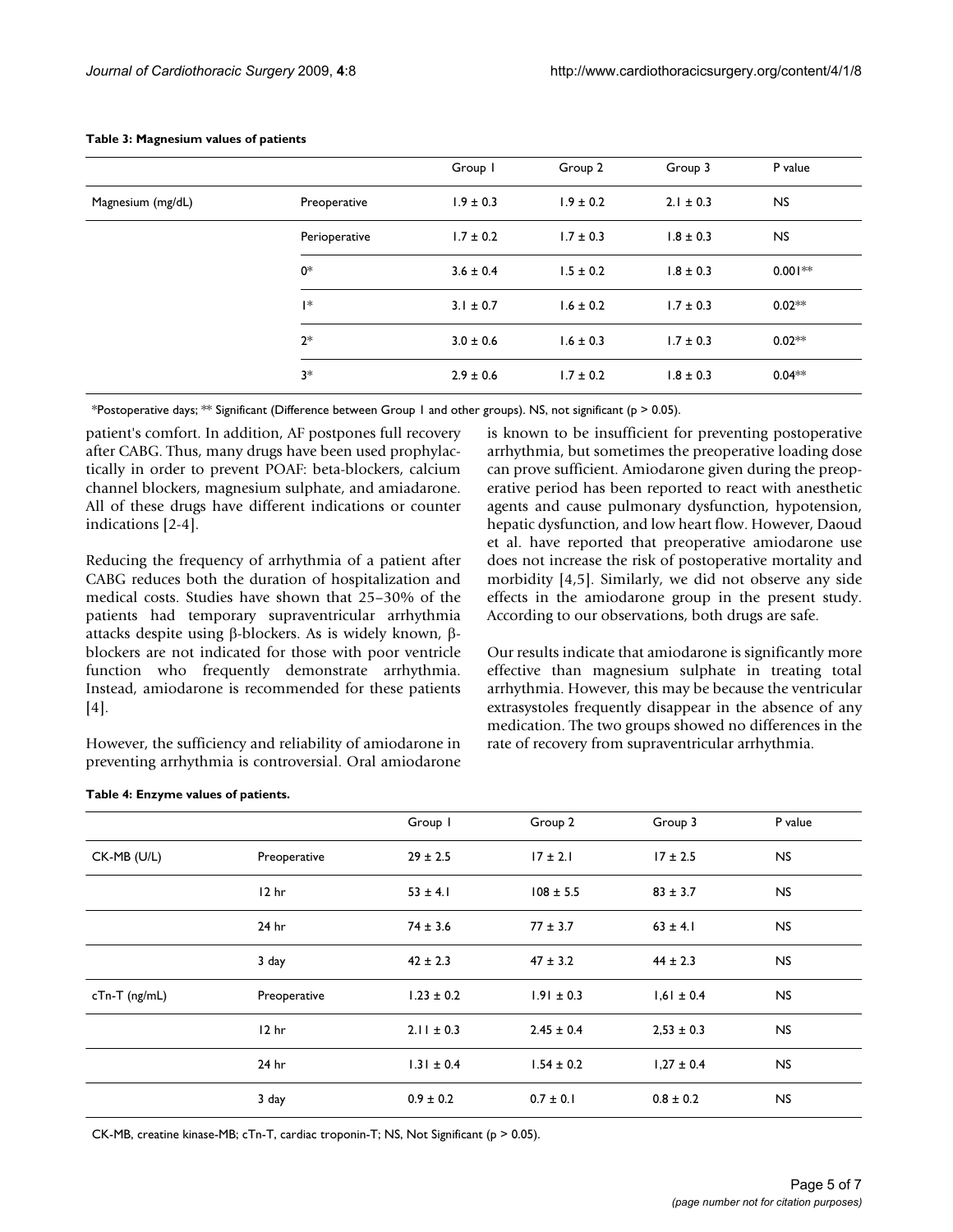|                             |                          | Group $1(n = 64)$ | Group 2 ( $n = 64$ ) | Group $3(n = 64)$ | P value   |
|-----------------------------|--------------------------|-------------------|----------------------|-------------------|-----------|
| Postoperative arrhythmia    |                          | 18(28.1%)         | 7(10.9%)             | 30 (46%)          | $0.015*$  |
| Supraventricular arrhythmia |                          | 10(16.7%)         | 7(10.9%)             | 20(31%)           | <b>NS</b> |
|                             | Atrial extrasystole      | 2(3.3%)           | 0                    | 0                 | <b>NS</b> |
|                             | Atrial fibrillation      | 10(16.7%)         | 7(10.9%)             | 20 (37.3%)        | <b>NS</b> |
| AF exit time (hours)        |                          | $49 \pm 15$       | $123 \pm 27$         | $48 \pm 17$       | $0.026*$  |
| Ventricular arrhythmia      |                          | 8(12.5%)          | 0                    | 10(%15)           | $0.001*$  |
|                             | Ventricular extrasystole | 8(12.5%)          | 0                    | 10(%15)           | $0.001*$  |

**Table 5: Postoperative arrhythmia observed in the patient sample.**

\* Significant (Difference between Group 1 and Group 2).

Magnesium is a cation that functions by lengthening the refractory period at the atrioventricular node. Thus, magnesium likely has an important role in preventing and treating atrial fibrillation, especially considering that serum magnesium levels below 0.8 mmol/L trigger atrial fibrillation. Thus, dose loading with magnesium can prevent the arrhythmia caused by the postoperative decrease in this caution.

In our study we observed that the serum magnesium levels were low in the postoperative period, although never below  $0.8 \text{ mmol/L}$  [2].

Many comparative studies and meta-analyses have been published on this issue. In a meta-analysis evaluating atrial fibrillation after CABG, the frequency of POAF was determined to be 32.3%. POAF is frequently concomitant with renal insufficiency and infection. In this meta-analysis, preoperative COPD and older age were determined to be risk factors for POAF. The investigators concluded that atrial fibrillation is an important complication of CABG, and they suggested preventing it by administering βblockers and ACE inhibitors [6].

Çağlı et al. performed a study that combined amiodarone and  $MgSO_4$ , and they concluded that together these agents are tolerable and work more effectively in high-risk patients than they do on their own [7]. A different study showed that older age and lower magnesium plasma levels are the most important risk factors of POAF. This same study reported that amiodarone was effective for POAF, whereas magnesium prophylaxis had no effect [5-8]. In our study, we administered amiodarone to patients with AF despite magnesium prophylaxis; we administered amiodarone orally, following an initial loading dose.

Studies have examined the effects of medications other than prophylaxis following AF. Parenteral magnesium was reported to be superior to amiodarone in studies of acute atrial tachyarrhythmia [9]. Davey et al. have shown that magnesium sulphate slows the heart rate and prevents supraventricular arrhythmia. They also found that AF frequently returns to normal sinus rhythm in patients treated with magnesium sulphate. Lastly, they reported that magnesium-related hypotension and bradycardia are potential risk factors for AF [10].

In a meta-analysis evaluating eight different clinical studies, the use of different doses of magnesium sulphate, placebo, amiodarone, and diltiazem following atrial fibrillation was examined. During the first hour following its application, magnesium was found to be superior to other anti-arrhythmics for controlling ventricular speed (patients with a heartbeat of less than 100/min). Magnesium was also significantly more effective than placebo or diltiazem for restoring normal sinus rhythm within the first 15 hours. As a result, magnesium sulphate effectively controls heart rhythm following AF [11]. In another study, magnesium was found to be effective at preventing postoperative ventricular arrhythmia in a dose-dependent manner [12].

#### **Conclusion**

The types of patients examined in this study require treatment for their atrial fibrillation. Our study shows that both amiodarone and magnesium sulphate work safely and sufficiently rapidly for this purpose. Our clinic already uses amiodarone frequently, and this study shows that magnesium is also effective at treating postoperative arrhythmia. In fact, using magnesium may avoid low postoperative levels of magnesium and its concomitant